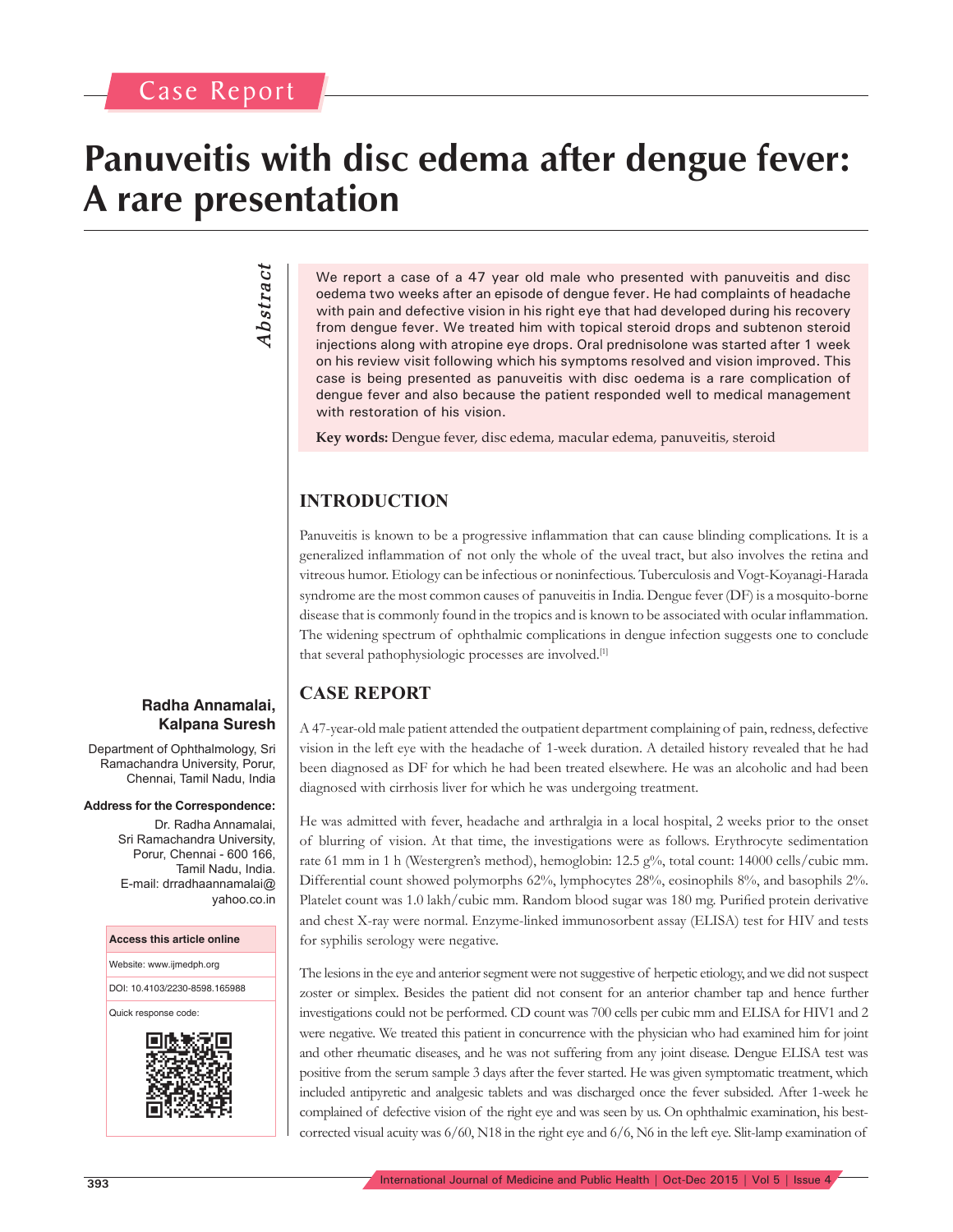the right eye revealed fresh keratic precipitates in an inferior distribution. Anterior chamber showed cells 3+ and flare grade 3 with fibrin and posterior synechiae [Figure 1]. The pupil was sluggish in reaction. Fundus examination revealed grade 2 vitreous cells, optic disc edema, intra-retinal hemorrhages, hard exudates and areas of retinitis with macular edema in the right eye [Figure 2]. Examination of the left eye was normal. Intraocular pressure by applanation tonometry was 16 mmHg in both the eyes. 1% atropine eye drops, 1% prednisolone eye drops and subtenon triamcinolone acetonide injection were administered to the right eye. Optical coherence tomography (OCT) showed macular edema in the right eye [Figure 3]. Examination of the left eye was normal. Fluorescein angiography was performed 3 days after starting treatment. It was characterized by leakage from vessels and blocked fluorescence due to retinal hemorrhage. The area of retinitis showed staining in the late phase of the angiogram. A diagnosis of panuveitis RE was made. Since there was no fever and presence of optic nerve head involvement, he was started on a course of systemic steroids. Tablet Prednisolone 1 mg/kg body weight was started and tapered over 6 weeks in concurrence with his diabetologist. Examination on review after 1-month showed that the best-corrected visual acuity was 6/36, N12 in right eye and 6/6, N6 in the left eye. Fundus examination revealed the total resolution of disc edema with a decrease in macular edema and the retinal hemorrhages. Color vision testing using Ishihara's pseudo isochromatic chart and visual field analysis by Humphrey field analyzer were normal.

#### **DISCUSSION**

Dengue is the most common mosquito-borne viral disease in humans. Both DF and dengue hemorrhagic fever (DHF) are known to be self-limiting with systemic sequelae. The early phase of DHF is indistinguishable from DF. DHF is defined by World Health Organization as DF associated with thrombocytopenia and hemoconcentration. Its most severe form, dengue shock syndrome, is associated with hypotension, narrowing of pulse pressure and circulatory failure. The diagnosis can be confirmed by detection of dengue-specific IgM antibodies (IgM enzyme-linked immunoassay).

Dengue virus infection has recently been reported to cause different ocular manifestations like subconjunctival hemorrhage,<sup>[2]</sup> nongranulomatous anterior uveitis, focal chorioretinitis with or without macular edema, macular hemorrhages,<sup>[3]</sup> retinal hemorrhages,<sup>[4]</sup> retinal vasculitis (periphlebitis), vitritis, intermediate uveitis and uncommonly, optic neuritis or papillitis. Bilateral vitreous hemorrhage,<sup>[5]</sup> bilateral choroidal effusions<sup>[6]</sup> and bilateral optic neuritis have been reported to occur after DF[7] though less frequently.

The spectrum of ophthalmologic manifestations would lead one to conclude that several pathophysiologic processes are involved. The first and most obvious pathogenesis would be the thrombocytopenic state, with its resultant bleeding tendency, which gives rise to increased incidence of hemorrhage. These hemorrhages manifest as retinal blot hemorrhages in the macula and retinal periphery.

It has been suggested that the pathogenesis of these ocular manifestations are directly due to the immunopathogenesis of DF.



**Figure 1:** Anterior segment inflammation



**Figure 2:** Fundus photograph of the right eye showing retinitis with disc edema



**Figure 3:** Optical coherence tomography of the right eye shows macular edema

Other postulates include viral mutations, viral virulence, and host susceptibility. Viral genetic mutations have been demonstrated to occur within the various serotypes; however, the biologic effects induced by these mutations are as yet uncharacterized.

Dengue fever resulting in a permanent visual loss in both eyes has been proposed to occur due to retinal capillary occlusion.<sup>[8]</sup> However, clinical presentation and behavior of these complications suggest an